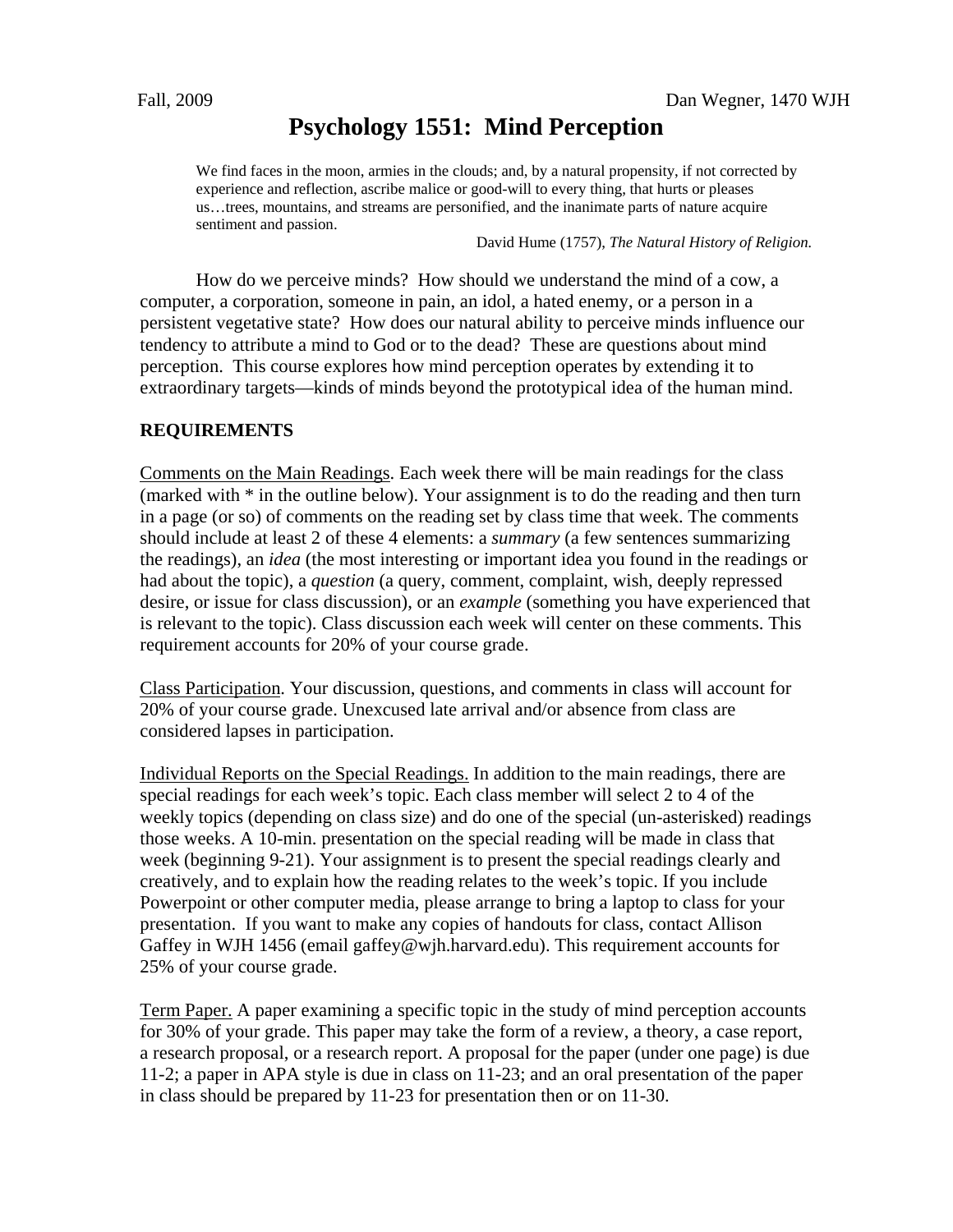## **DATES, OUTLINE, AND READINGS**

\* The main readings for each topic. Those not asterisked are for individual reports or background.

# **9-2 Organizational Meeting**

- **9-14 Minds and Cryptominds** http://www.wjh.harvard.edu/~wegner/1551/
- \*Baron-Cohen, S. (1994). *Mindblindness.* Cambridge, MA, MIT Press. (Ch 1, 4-5).
- \*Dennett, D. (1996). *Kinds of minds*. New York: Basic Books. (Ch 1-3).
- \*Gray, H. M., Gray, K., & Wegner, D. M. (2007). Dimensions of mind perception. *Science, 315,* 619.
- Turing, A. M. (2004). Computing machinery and intelligence. In S. Shieber (Ed.), *The Turing test: Verbal behavior as the hallmark of intelligence* (pp. 67-95). Cambridge, MA: The MIT Press.

#### **9-21 Minds of Animals** (individual reports begin)

- \*Blakemore, S. J., & Decety, J. (2001). From the perception of action to the understanding of intention. *Nature Reviews: Neuroscience, 2*, 561-567.
- \*Johnson, S. C. (2003). Detecting agents. *Philosophical Transactions of the Royal Society of London, 358,* 549-559*.*
- \*Scholl, B., & Tremoulet, P. D. (2000). Perceptual causality and animacy. *Trends in Cognitive Sciences, 4, 299-309.*
- DeLeeuw, J. L., Galen, L. W., Aebersold, C., & Stanton, V. (2007). Support for animal rights as a function of belief in evolution, religious fundamentalism, and religious denomination. *Society and Animals, 15,* 353-363.
- Jamison, W. V., Wenk, C., Parker, J. V. (2000). Every sparrow that falls: Understanding animal rights activism as a functional religion. *Society and Animals, 8*, 305-330.
- Kennedy, J. S. (1992). *The new anthropomorphism.* New York: Cambridge University Press. (Ch 1-2)
- Kozak, M. N., Marsh, A. A., & Wegner, D. M. (2006). What do I think you're doing? Action identification and mind attribution. *Journal of Personality and Social Psychology, 90*(4), 543-555.
- Opfer, J. E. (2002). Identifying living and sentient kinds from dynamic information: The case of goal-directed versus aimless autonomous movement in conceptual change. *Cognition, 86*, 97-122.

# **9-28 Minds of Machines and Robots**

- \*Breazeal. C., & Scasselatti, B. (1999). How to build robots that make friends and influence people. *1999 IEEE/RSJ International Conference on Intelligent Robots and Systems (IROS-99)*. Kyongju, Korea.
- \*MacDorman, K. F., & Ishiguro, H. (2006). The uncanny advantage of using androids in cognitive and social science research. *Interaction Studies, 7*(3), 297-337.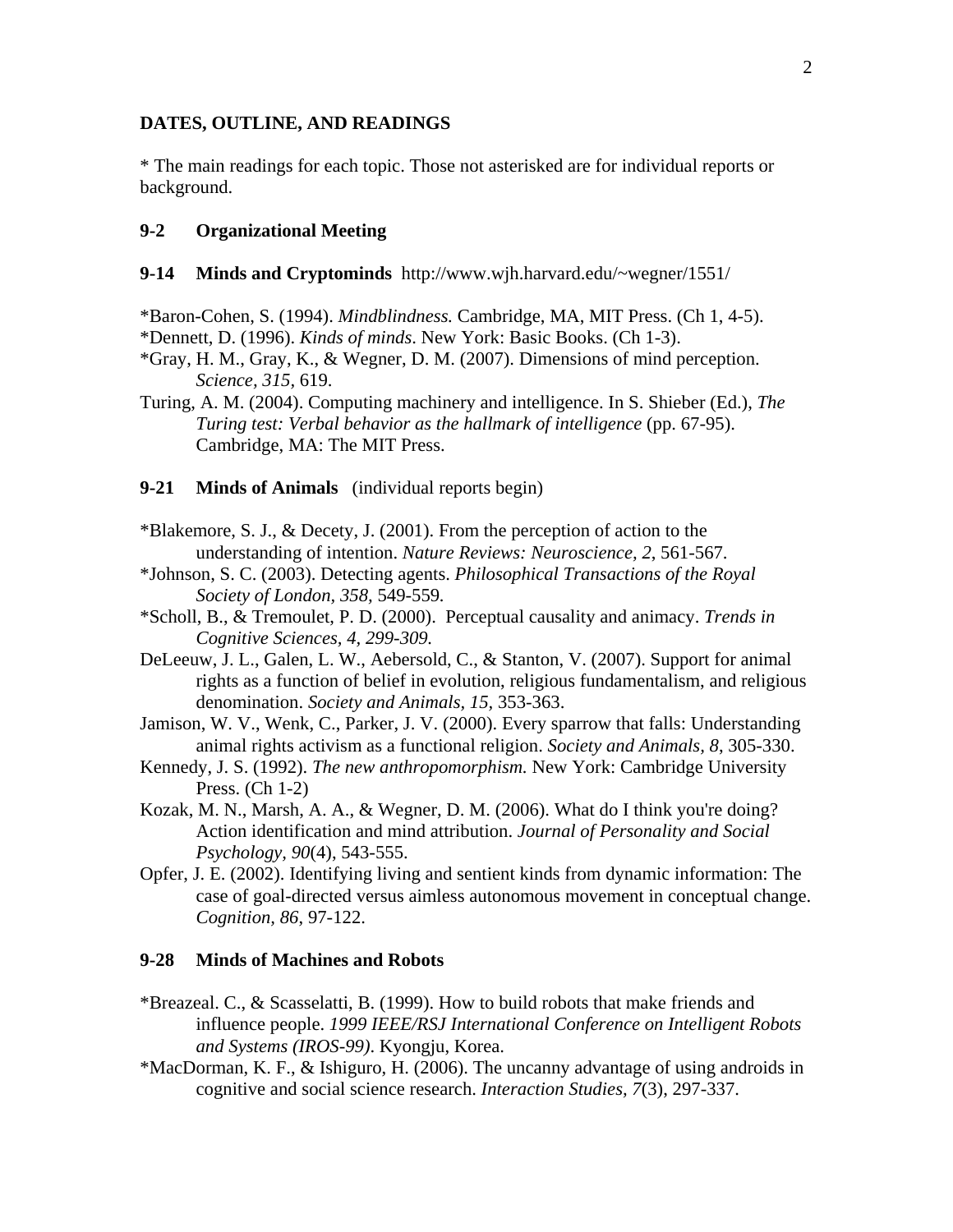- Morewedge, C. A., Preston, J., & Wegner, D. M. (2007). Timescale bias in the attribution of mind. *Journal of Personality and Social Psychology, 93*, 1-11.
- Heberlein, A. S., Adolphs, R., Tranel, D., & Damasio, H. (2004). Cortical regions for judgments of emotions and personality traits from pointlight walkers. *Journal of Cognitive Neuroscience, 16*, 1143-1158.
- De Angeli, A., Johnson, G. I., & Coventry, L. (2001). The unfriendly user: Exploring user reactions to chatterbots. *Proceedings of the International Conference on Affective Human Factors Design.* London: Asean Academic Press.
- De Angeli, A., & Carpenter, R. (2005). Stupid computer! Abuse and social identity. In Abuse: The dark side of human-computer interaction. *Interact,* Rome, Italy, 19- 25.

## **10-5 Mind of the Patient**

- \*Hodges, S., & Wegner, D. M. (1997). Automatic and controlled empathy. In W. J. Ickes (Ed.), *Empathic accuracy* (pp. 311-339). New York: Guilford.
- \*de Vignemont, F., & Singer, T. (2006). The empathic brain: How, when and why? *Trends in Cognitive Sciences, 10*(10), 435-441.
- \*Gray, K., & Wegner, D. M. (2009). Moral typecasting: Divergent perceptions of moral agents and moral patients. *Journal of Personality and Social Psychology*, *96,* 505- 520.
- Spiro, H. (1992). What is empathy and can it be taught? *Annals of Internal Medicine, 116*, 843-846.
- Cheng, Y., Lin, C. P., Liu, H. L., Hsu, Y. Y., Lim, K. E., Hung, D., et al. (2007). Expertise modulates the perception of pain in others. *Current Biology, 17*(19), 1708-1713.
- Marshall, W. L., Hudson, S. M., Jones, R., & Fernandez, Y. M. (1995). Empathy in sex offenders. *Clinical Psychology Review, 15*, 99-113.
- Platek, S. M., Critton, S. R., Myers, T. E., & Gallup, G. G., Jr. (2003). Contagious yawning: The role of self-awareness and mental state attribution. *Cognitive Brain Research, 17*, 223-227.

#### **10-19 Mind of the Enemy**

- \*Haslam, N. (2006). Dehumanization: An integrative review. *Personality and Social Psychology Review, 10*(3), 252-264.
- \*Harris, L. T., & Fiske, S. T. (2006). Dehumanizing the lowest of the low: Neuroimaging responses to extreme out-groups. *Psychological Science, 17*(10), 847-853.
- Castano, E., & Giner-Sorolla, R. (2006). Not quite human: Infrahumanization in response to collective responsibility for intergroup killing. *Journal of Personality and Social Psychology, 90*, 804-818.
- Galinsky, A. D., & Moskowitz, G. B. (2000). Perspective-taking: Deceasing stereotype expression, stereotype accessibility, and in-group favoritism. *Journal of Personality and Social Psychology, 78*, 708-724.
- Goff, P. A., Eberhardt, J. L., Williams, M. J., & Jackson, M. C. (2008). Not yet human: Implicit knowledge, historical dehumanization, and contemporary consequences.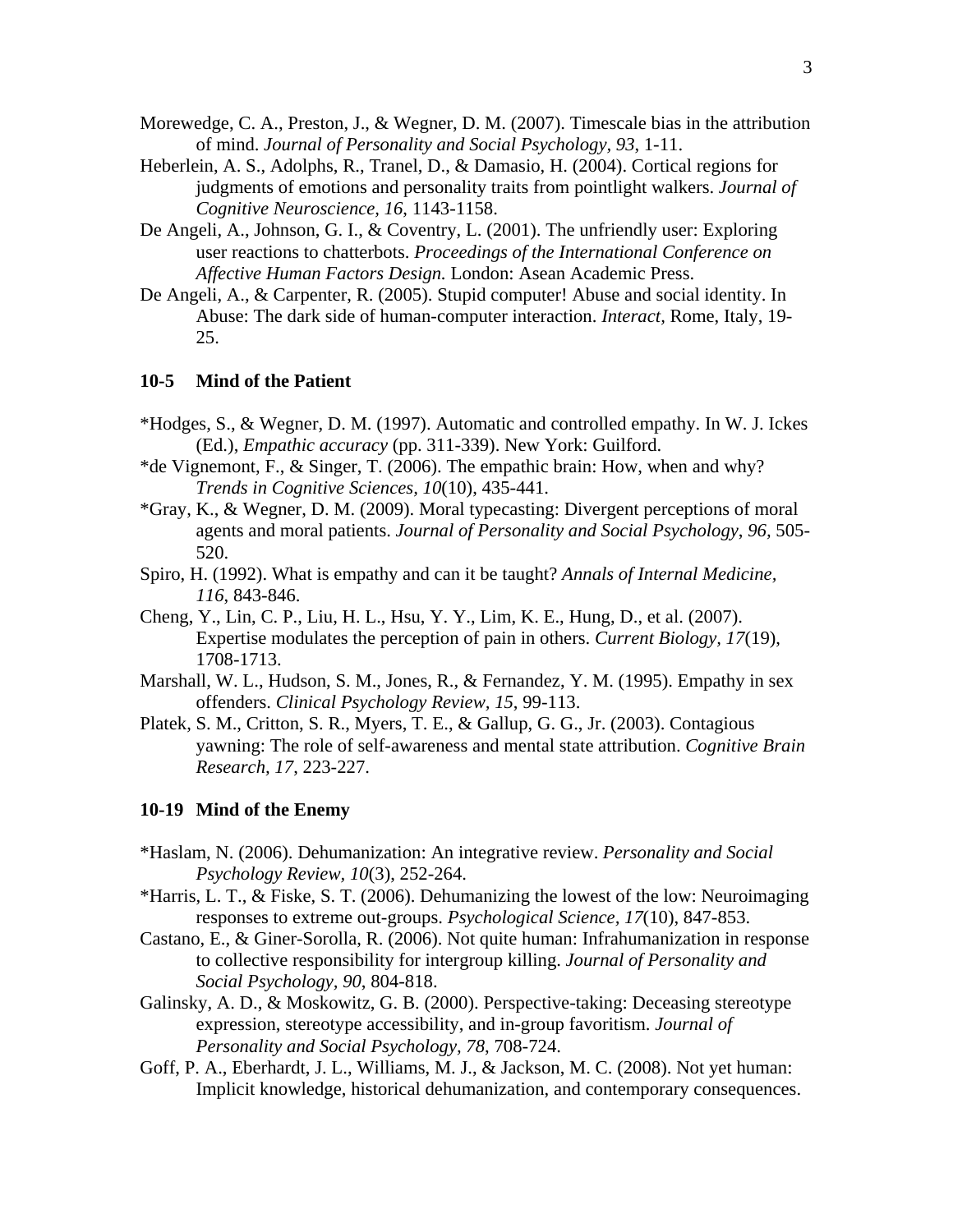*Journal of Personality and Social Psychology, 94,* 292-306.

- Loughnan, S., & Haslam, N. (2007). Animals and androids: Implicit associations between social categories and nonhumans. *Psychological Science, 18,* 116-121.
- Morewedge, C. K. (in press). Negativity bias in attribution of external agency. *Journal of Experimental Psychology: General.*

# **10-26 Mind of the Living Body**

\*Zeman, A. (1997). Persistent vegetative state. *Lancet, 350*, 795-799.

- \*Ditto, P. H. (2006). What would Terri want? On the psychological challenges of surrogate decision making. *Death Studies, 30,* 135-148.
- \*Wegner, D. M., Fuller, V., & Sparrow, B. (2002). Clever hands: Uncontrolled intelligence in facilitated communication. *Journal of Perosnality and Social Psychology, 85*, 5-19.
- Parker, I. (January 20, 2003). Reading minds. *The New Yorker*, 52-63.
- Jones, J. G. (1994). Perception and memory during general anaesthesia. *British Journal of Anaesthesia, 73*, 31-37.
- Derbyshire, S. W. G. (2006). Can fetuses feel pain? *British Medical Journal, 332*, 909- 912.
- Schiff, N. D. (2004). The neurology of impaired consciousness. In M. S. Gazzaniga (Ed.), *The cognitive neurosciences III* (3rd ed., pp. 1121-1132). Cambridge, MA: MIT Press.
- Flavell, J. H., Green, F. L., Flavell, E. R., & Lin, N. T. (1999). Development of children's knowledge about unconsciousness. *Child Development, 70*, 396-412.

## **11-2 Mind of the Idol** (term paper proposal due)

- \*Giles, D. C. (2002). Parasocial interaction: A review of the literature and a model for future research. *Media Psychology, 4*, 279-304.
- \*Taylor, M., Carlson, S. M., Maring, B. L., Gerow, L., & Charley, C. M. (2004). The characteristics and correlates of fantasy in school-age children: Imaginary companions, impersonation, and social understanding. *Developmental Psychology, 40*, 1163-1187.
- \*Fredrickson, B. L., & Roberts, T. (1997). Objectification theory: Toward understanding women's lived experiences and mental health risks. *Psychology of Women Quarterly, 21*, 173-206.
- Hooley, J. M., & Wilson-Murphy, M. (2009). *Borderline personality disorder and attachment to stuffed animals: Positive findings for the "positive bear" sign.* Unpublished manuscript, Harvard University.
- Engle, Y., & Kasser, T. (2005). Why do adolescent girls idolize male celebrities? *Journal of Adolescent Research, 20*, 263-283.
- Gleason, T. R., Sebanc, A. M., & Hartup, W. W. (2000). Imaginary companions of preschool children. *Developmental Psychology, 36*, 419-428.
- Derrick, J. L., Gabriel, S., & Tippin, B. (2008). Parasocial relationships and selfdiscrepancies: Faux relationships have benefits for low self-esteem individuals. *Personal Relationships, 15,* 261-280.